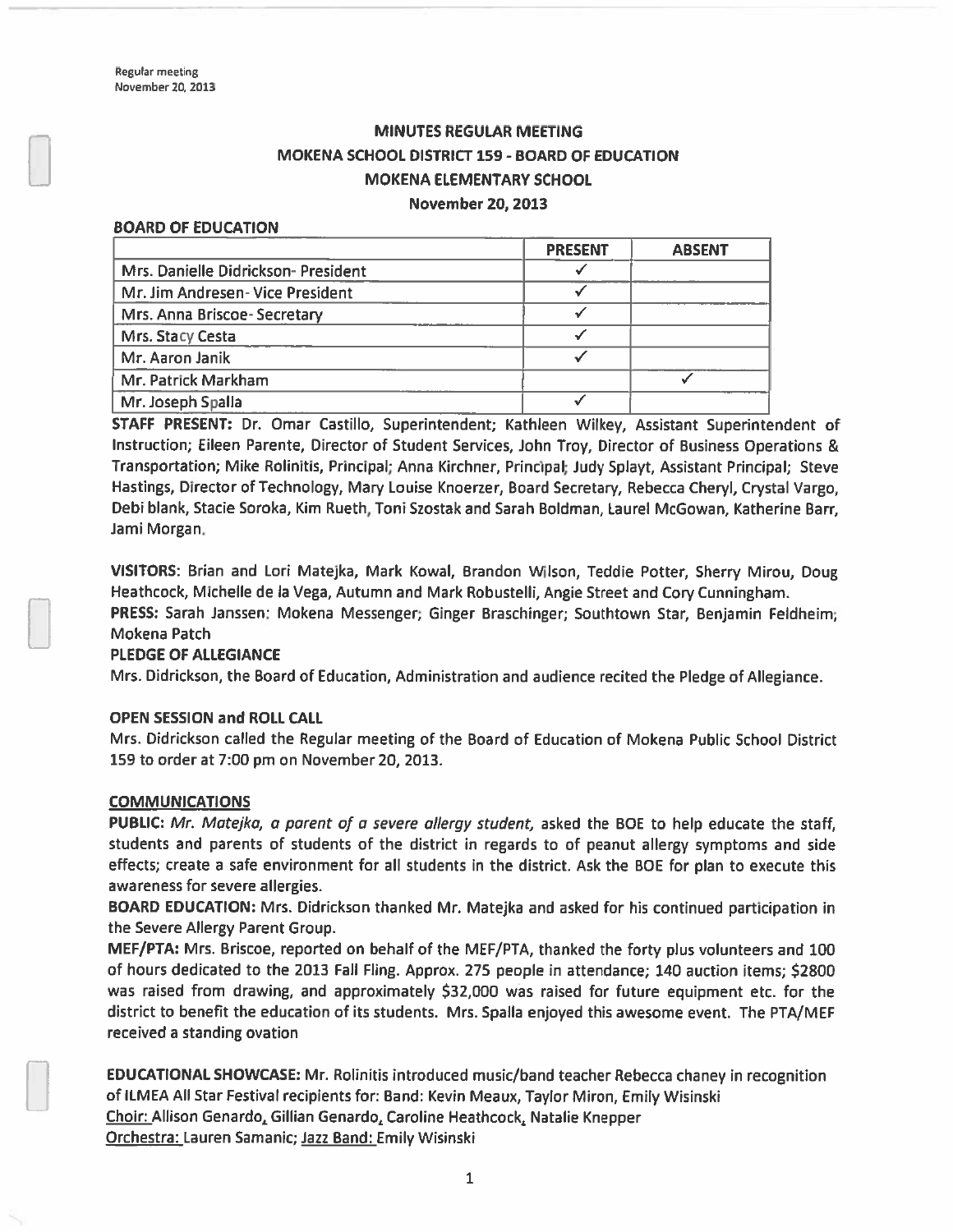Mr. Rolinitis introduced coaches Sarah Boidman and Crystal Vargos with the MJHS Boys Cross Country team who competed in IESA State meet. Members presen<sup>t</sup> were: Will Potter, Ian Fugett, Kyle Kissinger, Nick Natalie, Dominick Baser and Jackson Burriss.

BOARD MEMBER RECOGNITION: Dr. Castillo thanked and presented the BCE with spirit wear shirts and certificates in honor of National School Board day/month.

### APPROVAL OF PREVIOUS MINUTES

Mr. Spalla moved to approve minutes for the Regular and Closed Session Meeting October 16, 2013; seconded by Mrs. Cesta. Board was unanimous.

### EPI-PEN NOW

Mr. Wilson presented to the BOE, administrators, staff and community with a background on severe allergies and medication and protocol procedures. He offered <sup>a</sup> donation to the district, EPI-NOW emergency kits to house epi-pens and Benadryl for emergency situations.

### DISTRICT WIDE ALLERGY PLAN

- Re-evaluate peanut free zones; review student with severe allergies file
- Review and update procedures for nurses, school offices and custodial departmen
- Provide additional training for all staff

### SUPERINTENDENT REPORT

Dr. Castillo updated the BOE

- New State School Report Card
- Will County's State Attorney presentation
- Superintendent Roundtable

## ASSISTANT SUPERINTENDENT REPORT

Mrs. Wilkey reported to the BOF:

- Common Core State Standards Staff Survey Results- strengths and weaknesse
- AIMSweb Parent Letter
- Kindergarten Report Card

#### DIRECTOR OF STUDENT SERVICES

Mrs. Parente updated the BCE on:

- ISBE Special Education Focused Monitoring- 11/19-11/22.
- $\bullet$  Parent Input statement
- Teaming in Student Service

## DIRECTOR OF BUSINESS OPERATIONS & TRANSPORTATION

Mr. Troy updated the BCE on:

• New job description  $-$  Lead Supervising Bus Drive

## DIRECTOR OF TECHNOLOGY

- Interactive Projectors received; installation will be completed by December
- Technology Committee
- •• Network Infrastructure: projects, proposed configurations and timeline **PRINCIPAL REPORTS**

Mrs. Kirchner reported on behalf of MES to BOE

• Welcomed back Mr. M.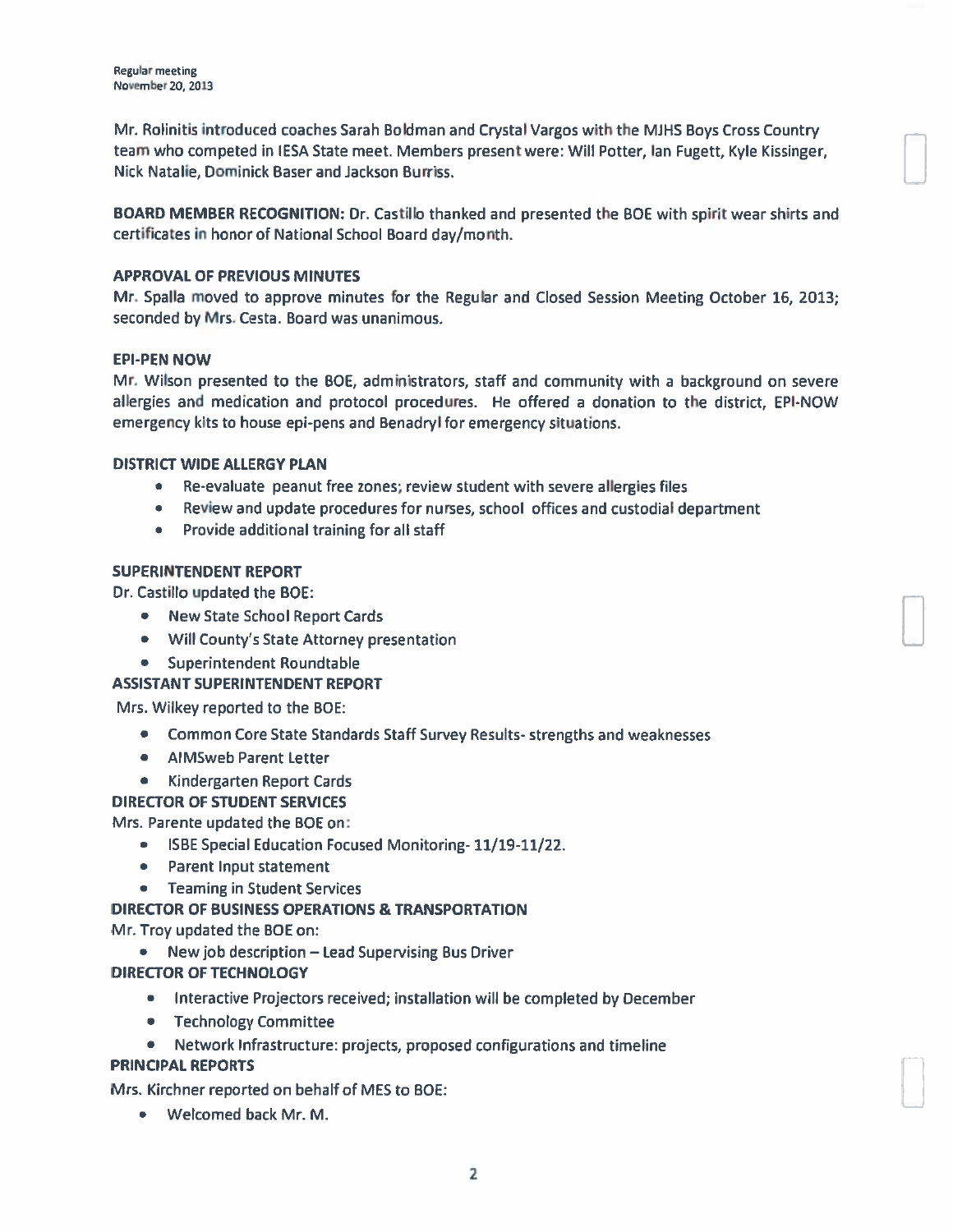Regular meeting November 20, 2013

- Thanked Mrs. Meehan, <sup>a</sup> member of MES leadership team, the monthly theme- <sup>g</sup>iving back to district and or community.
- 1,500 items collected for the" Stuffed the Turkey" theme

Mr. Melnyczenko reported on behalf of MIS to BOE:

- Thanked the BOE and Administrators for their support; thanked Mari Jo Hanson for being Interim Principal at MIS during his absence
- Behavior Initiatives are working
- •Review of discipline reports

Mr. Rolinitis reported on behalf of MJH to BOE:

- Also welcomed Mr. <sup>M</sup> back; <sup>g</sup>lad to have Mrs. Hanson back at MJH
- •Music concert  $12/10$  6pm  $-5<sup>th</sup>$  graders; 7 pm  $-i$ unior high band
- Boys and Girls Basketball teams have been selected; season under way
- Meteor Coffee 11/21 9am MJH Commons
- •Student Council will be collecting items and spare change for Illinois tornado victims

## INFORMATION REPORTS

## FINANCIAL REPORT

Mr. Troy reviewed the Financial Report with the BCE. The revenue for the month in all funds was \$864,317 or 4.56%. The expenditures for the month in all funds were \$1,284,264 or 6.53%. TREASURER REPORT

Mr. Troy reviewed the Treasurer's Report with the BOE reporting an ending balance of \$16,491,051.44. ANNUAL STATEMENT OF AFFAIRS

Mr. Troy presented to BCE the Annual Statement of Affairs for the fiscal year ending 6/30/2013. FIRST QUARTER DISCIPLINE REPORT

Dr. Castillo presented to the BCE the district discipline report. Teaching expectations has reduced the amount of incidences at all buildings.

## LINCOLN WAY ARE SPECIAL EDUCAITON MINUTES

Mrs. Cesta reported to the BOE:

- Three of the BCE at other district have voted for the approva<sup>l</sup> of the withdrawal of District <sup>122</sup>
- •Long Range Planning committee met on 11/2; McKay building is overcrowded; looking for space

## ACTION REQUSTS

## DISTRICT BILLS

## Recommended Motion:

Mr. Markham reviewed District bills this month. Mr. Spalla moved to approve the bills as presented. The motion was seconded by Mrs. Briscoe.

On Roll Call

Ayes: Mr. Andresen, Mrs. Briscoe, Mrs. Cesta, Mrs. Didrickson, Mr. Janik, Mr. Spalla Nays: None **Abstain: None** 

## MOTION CARRIED 6-0

## **PERSONNEL**

Mr. Janik moved to approve<sup>d</sup> Personnel item 1-6 as presented; subject to successful background check, drug screening (if applicable) and <sup>p</sup>hysical; seconded by Mr. Andresen.

On Roll Call

Ayes: Mr. Andresen, Mrs. Briscoe, Mrs. Cesta, Mrs. Didrickson, Mr. Janik, Mr. Spalla Nays: None **Abstain: None** MOTION CARRIED 6-0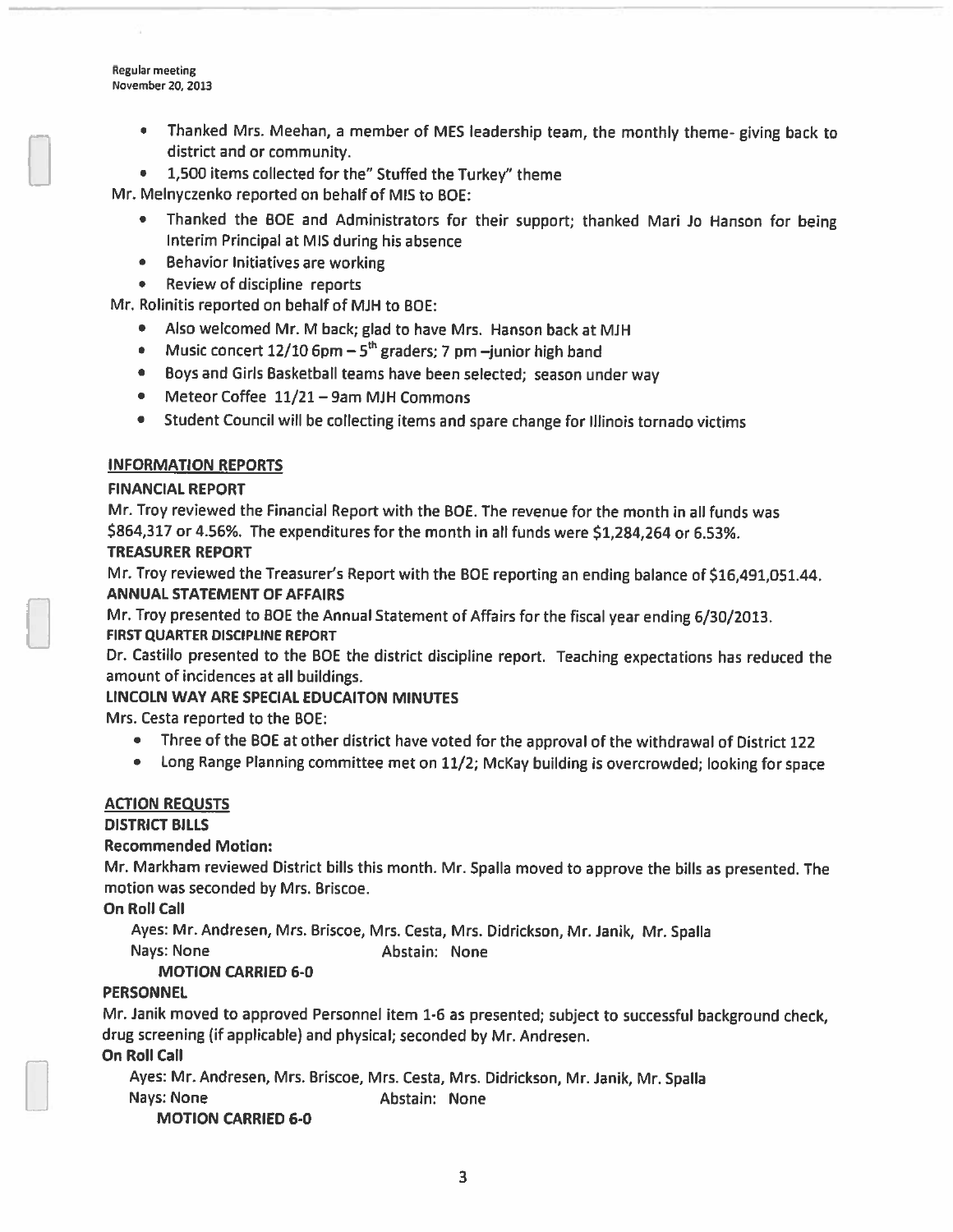Regular meeting November 20, 201

#### 1. Classified — New Hire

| <b>Ginger</b><br><b>Houchens</b>        | Food<br><b>Server</b> |                          |      |            |                  | District 11/01/2013 \$8.31/hr 5days/wk 3hr/day |
|-----------------------------------------|-----------------------|--------------------------|------|------------|------------------|------------------------------------------------|
| Debra Searles                           | Food<br>Server        |                          |      |            |                  | District 10/10/2013 \$8.31/hr as needed        |
| Hong Ragland                            | Food<br>Server        |                          |      |            |                  | District 11/04/2013 \$8.31/hr as needed        |
| 2. Classified - Status Change to sub    |                       |                          |      |            |                  |                                                |
| Lilly                                   | Food Server           | <b>District</b>          |      | 10/15/203  |                  | \$9.09/hr                                      |
| Conway                                  |                       |                          |      |            |                  |                                                |
| <b>Marie</b><br><b>Spalla</b>           | <b>Food Server</b>    | <b>District</b>          |      | 11/15/2013 |                  | \$8.69/hr                                      |
| 3. Administrative-extended LOA          |                       |                          |      |            |                  |                                                |
| Eric Melnyczenko                        |                       | Principal                | MIS. |            | 11/7 11/15/13    |                                                |
| 4. Administrative – extended assignment |                       |                          |      |            |                  |                                                |
| Mari Jo Hanson                          |                       | <b>Interim Principal</b> |      | MIS.       | 10/16-11/22/2013 |                                                |
| 5.<br><b>Classified – Resignation</b>   |                       |                          |      |            |                  |                                                |
| Lynn Georgen                            |                       | Food Server              |      | <b>MJH</b> | 10/31/2013       |                                                |

#### 6. Classified - Medical Leave of Absence

| Donna Versetto | Para-               | <b>MIS</b> | 10/22/-11/01/2013 |
|----------------|---------------------|------------|-------------------|
|                | <b>Professional</b> |            |                   |

#### APPROVAL OF TENTATIVE LEVY

#### Recommended motion:

Mr. Spalla moved that the Board of Education adopt the Resolution entitled, "2013 Truth of Taxation Law Resolution" as presented for the propose<sup>d</sup> <sup>2013</sup> Levy. The motion was seconded by Mr. Janik. On Roll Call

Ayes: Mr. Andresen, Mrs. Briscoe, Mrs. Cesta, Mrs. Didrickson, Mr. Janik, Mr. Spalla Nays: None **Abstain: None** 

MOTION CARRIED 6-0

#### DISTRICT #122 WITHDRAWAL AGREEMENT

#### Recommended motion:

Mrs. Cesta moved to approve the Resolution Approving the Petition for Withdrawal of New Lenox School District #122 from Lincoln-Way Area Special Education Joint Agreement District 843 effective July 1, 2014, and approve the Withdrawal Agreement as presented. The motion was seconded by Mr. Andresen.

On Roll Call

Ayes: Mr. Andresen, Mrs. Briscoe, Mrs. Cesta, Mrs. Didrickson, Mr. Janik, Mr. Spalla Nays: None **Abstain: None** MOTION CARRIED 6-0

#### ITEMS FOR DECEMBER MEETING

- Levy Hearing/Adoption of Levy
- Professional Development for Allergy Procedures
- Acceptance of Epi—Pen NOW gift